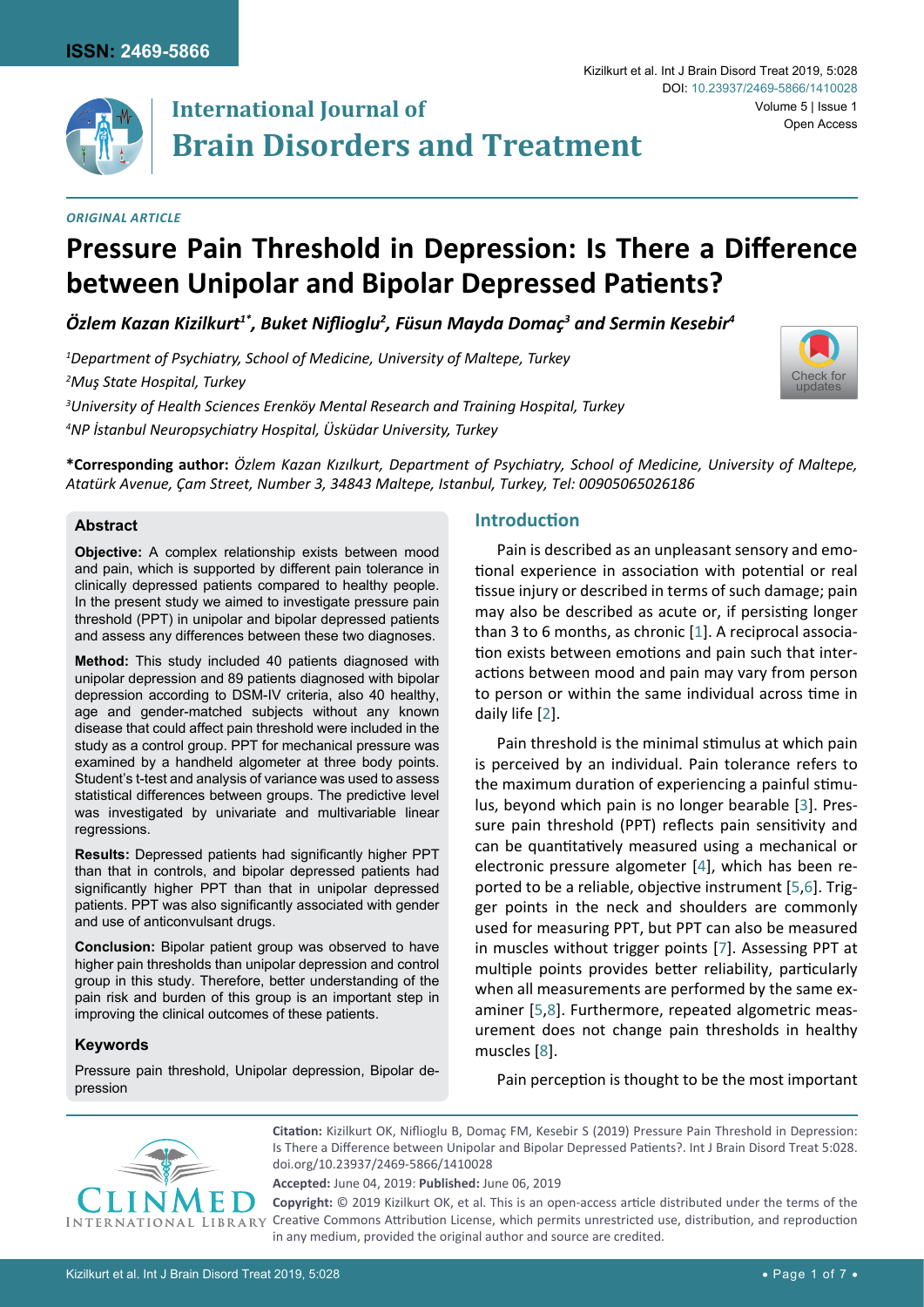mechanism of pain experience [[9](#page-5-0)]. Pain perception and threshold show complex interactions with psychiatric and neuroendocrine stimuli; neurochemical and neurohormonal factors that control pain are thought to be affected by mental states. Specifically, a complex relationship has been proposed between pain and depression [\[9](#page-5-0),[10\]](#page-5-1). Several studies have investigated PPT and pain tolerance in depression, and depressed patients were found to have significantly lower PPT than that in healthy controls [[10-](#page-5-1)[12](#page-5-2)]. Following electroconvulsive therapy, both PPT and pressure pain tolerance values increased in depressed patients [\[10](#page-5-1),[12](#page-5-2)]. To the best of our knowledge, no study has compared PPT between unipolar and bipolar depression. Thus, the present study aimed to investigate PPT during depressed and remission periods in unipolar and bipolar depressed patients and assess any differences.

## **Methods**

# **Study group**

Forty patients diagnosed with unipolar depression and 89 patients diagnosed with bipolar depression were recruited from the mood disorders outpatient clinic of Erenköy Psychiatry and Neurological Diseases Training and Research Hospital, Istanbul, Turkey. Patients under treatment and diagnosed after a detailed clinical examination and structured interviews (the Structured Clinical Interview for DSM-IV Axis I Disorders: SCID-I) by experienced psychiatrists (authors) were included in the study. The control group comprised 40 healthy, age and gender-matched subjects without any known disease that could affect pain threshold. Exclusion criteria were patients below 18 years of age and with a history of acute or chronic metabolic, rheumatologic, neurological or endocrinological disease; alcohol abuse; mental retardation; cognitive impairment or any other psychiatric disease or any drug treatment that could affect pain perception. Patients were not simultaneously participating in any other studies. The study was approved by the local ethical committee, and all patients provided oral and written informed consent before participating.

# **Study design**

PPT for mechanical pressure was examined by a handheld algometer through a circular, rubber-coated pressure probe (1  $cm<sup>2</sup>$ ). The trials were performed while the participants were instructed to lie down with their eyes closed. Participants were asked to report the onset of pressure pain. To assess PPT, three different points were selected: i) Proximal trapezius muscle; ii) Tibia and iii) Olecranon. The probe was pressed perpendicularly on the skin over the target structure. The pressure was increased by the investigator at a constant rate of 1 kg/s until the subject signalled pain. Three trials were performed. After each trial, the footplate was moved slightly distally or proximally from the pre-existing

pressure point to minimise local sensitisation. The mean value from the three trials was used as the threshold pressure. The trials were performed by the same investigator under similar physical conditions.

# **Statistical analysis**

Statistical analysis was performed using SPSS version 22.0 software. Prior to analysis, the Kolmogorov Smirnov test was used to assess the distribution of the data. The mean, standard deviation, median, frequency and ratio values were used as descriptive statistics of the data. The statistical significance of between-group differences was assessed using the Student's *t*-test and analysis of variance. The predictive level was investigated by univariate and multivariable linear regressions. P values < 0.05 were considered statistically significant.

# **Results**

The bipolar depression group included 63 female and 26 male patients with a mean age of  $44.7 \pm 13.3$ years, whereas the unipolar depression group included 26 female and 14 male patients with a mean age of 47.2 ± 14.2 years. The control group included 24 females and 14 males with a mean age of  $41.3 \pm 8.9$  years. In the two depressed groups, 38 patients currently had depression (29.4%), and 91 patients (70.6%) were in remission. Fewer patients in the unipolar depression group (35%) were in remission compared with those in the bipolar depression group (86.5%). In the unipolar depression group, 36 patients (90%) were receiving antidepressant treatment, and 4 patients (10%) were receiving antiepileptic treatment. In the bipolar depression group, 49 patients (55.1%) were receiving antidepressant treatment, 19 patients (21.3%) were receiving lithium treatment and 51 patients (57.3%) were receiving antiepileptic treatment; some patients were taking multiple types of medication.

Of the three points used to measure PPT, PPT at the tibia was significantly higher in the bipolar depression group than in the unipolar depression and control groups ( $p < 0.05$ ). At the trapezius muscle, PPT was significantly higher in both the unipolar and bipolar depression groups than in the control group ( $p < 0.05$ ); PPT at the trapezius muscle did not differ significantly between the unipolar and bipolar depression groups (p > 0.05). At the olecranon, PPT was significantly higher in the bipolar depression group than in the unipolar depression and control groups (p ˂ 0.05); PPT at the elbow did not differ significantly between the unipolar depression and control groups ( $p > 0.05$ ). Total PPT was significantly higher in the bipolar and unipolar depression groups than in the control group ( $p < 0.05$ ). In addition, total PPT was significantly higher in the bipolar depression group than in the unipolar depression group ( $p <$ 0.05, Table 1).

In this study, PPT was significantly lower in women than in men ( $p = 0.00$ ) when patients in the unipolar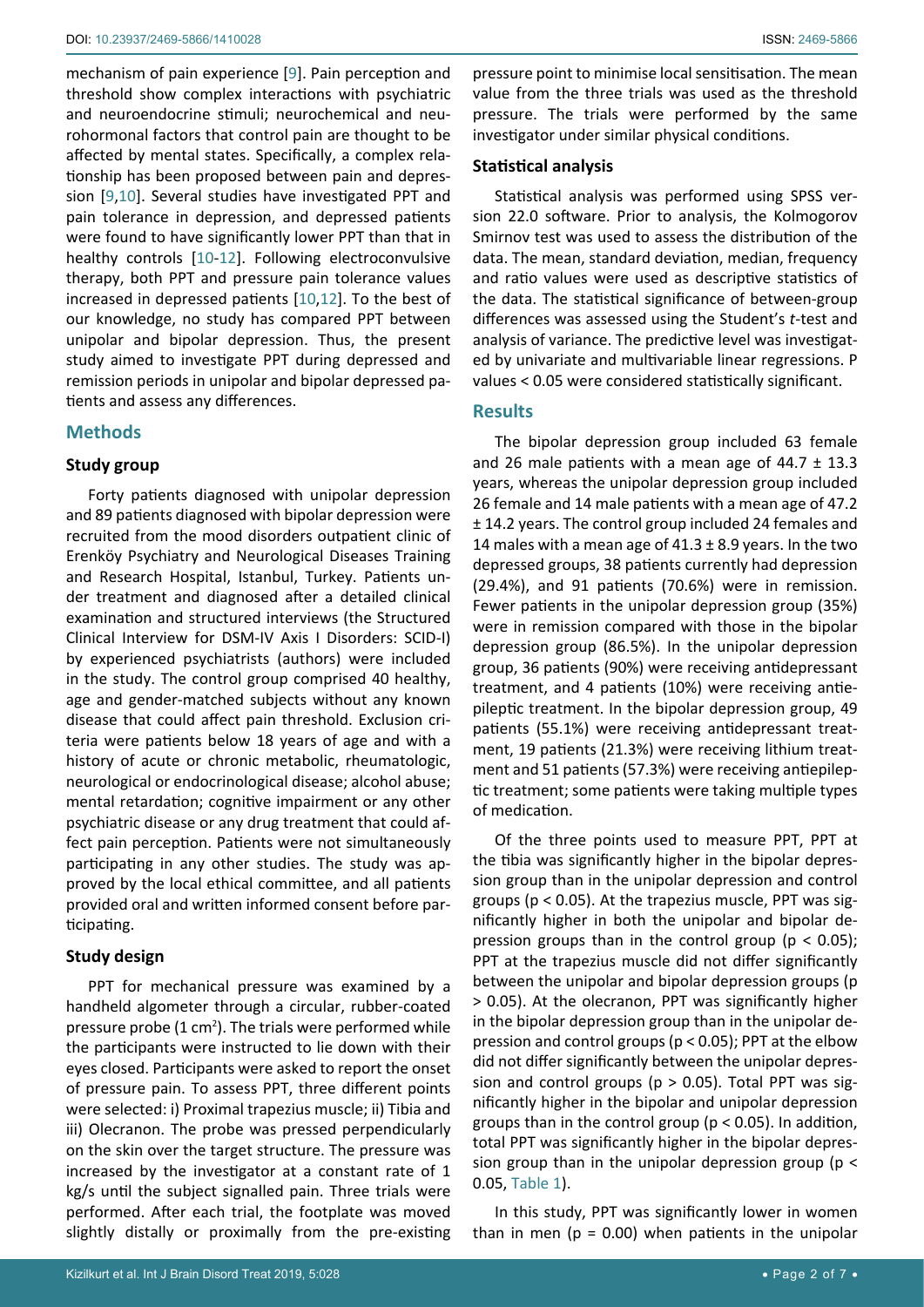**Table 1:** Total PPT was significantly higher in the bipolar depression group than in the unipolar depression group.

|            |                  |    | <b>Control Group</b> |    | <b>Unipolar</b><br><b>Depression</b> |    | <b>Bipolar</b><br><b>Depression</b> | P Value           |
|------------|------------------|----|----------------------|----|--------------------------------------|----|-------------------------------------|-------------------|
| <b>PPT</b> |                  |    |                      |    |                                      |    |                                     |                   |
| Tibia      | Mean $\pm$ SD    |    | $26.4 \pm 8.0$       |    | $30.7 \pm 8.6$                       |    | $35.7 \pm 9.4$                      |                   |
|            | Median (Min-Max) | 25 | $15.0 - 52.0$        | 30 | $19.0 - 52.0$                        | 36 | $8.0 - 63.0$                        | 0.00 <sup>A</sup> |
| Trapezius  | Mean $\pm$ SD    |    | $18.5 \pm 7.3$       |    | $25.1 \pm 8.5$                       |    | $27.5 \pm 8.3$                      |                   |
| Muscle     | Median (Min-Max) | 16 | $10.0 - 43.0$        | 25 | $5.0 - 44.0$                         | 27 | $8.0 - 52.0$                        | 0.00 <sup>A</sup> |
| Olecranon  | Mean $\pm$ SD    |    | $22.5 \pm 6.2$       |    | $27.5 \pm 8.1$                       |    | $32.6 \pm 10.1$                     |                   |
|            | Median (Min-Max) | 21 | $16.0 - 43.0$        | 28 | $14.0 - 44.0$                        | 32 | $12.0 - 55.0$                       | 0.00 <sup>A</sup> |
| Total      | Mean $\pm$ SD    |    | $67.3 \pm 18.3$      |    | $83.3 \pm 19.5$                      |    | $95.8 \pm 21.7$                     |                   |
|            | Median (Min-Max) | 63 | $51.0 - 138.0$       | 82 | $46.0 - 120.0$                       | 94 | $38.0 - 150.0$                      | $0.00^{A}$        |

PPT: Pressure Pain Threshold; AANOVA (Turkey test).

**Table 2:** Mean PPT was significantly higher in patients using anticonvulsant drugs.

|                      | <b>PPT</b> |            |               |                  |         |  |  |
|----------------------|------------|------------|---------------|------------------|---------|--|--|
|                      |            | Min-mam    | <b>Medium</b> | Mean ± SD        | P value |  |  |
| Gender               | Woman      | $38 - 134$ | 83            | $83.6 \pm 21.3$  | 0.00    |  |  |
|                      | Man        | $58 - 150$ | 100           | $100.5 \pm 22.3$ |         |  |  |
| State                | Depression | $56 - 126$ | 90            | $91.2 \pm 18.1$  | 0.73    |  |  |
|                      | Remission  | $38 - 150$ | 92            | $92.3 \pm 23.2$  |         |  |  |
| Antidepressant Usage | Yes        | $38 - 148$ | 89            | $88.6 \pm 20.8$  | 0.93    |  |  |
|                      | No.        | $45 - 150$ | 92            | $88.6 \pm 25.5$  |         |  |  |
| Lithium Usage        | Yes        | 45 - 148   | 97            | $97.1 \pm 25.9$  | 0.08    |  |  |
|                      | No.        | $38 - 150$ | 88            | $87.4 \pm 22.2$  |         |  |  |
| Anticonvulsant Usage | Yes        | $45 - 150$ | 94            | $95.5 \pm 21.8$  | 0.01    |  |  |
|                      | No.        | $38 - 138$ | 82            | $84.7 \pm 22.6$  |         |  |  |

PPT: Pressure Pain Threshold; Independent t-test.

**Table 3:** Were again found to have a significant and independent effect on PPT.

|                      | Univariate<br>Model |         | <b>Multivariate</b><br>Model |         |
|----------------------|---------------------|---------|------------------------------|---------|
|                      | β                   | P value | β                            | P value |
| Age                  | 0.06                | 0.43    |                              |         |
| Gender               | 0.34                | 0.00    | 0.27                         | 0.00    |
| State                | 0.02                | 0.79    |                              |         |
| Antidepressant usage | 0.00                | 1.00    |                              |         |
| Lithium usage        | $-0.14$             | 0.09    |                              |         |
| Anticonvulsant usage | $-0.23$             | 0.01    | $-0.17$                      | 0.05    |

Linear Regression.

and bipolar groups were stratified according to gender (89 women, 40 men). When patients were stratified according to the depression and remission status, there was no significant difference in PPT between the two states ( $p > 0.05$ ). While PPT did not significantly differ with antidepressant or lithium use ( $p > 0.05$ ), it was observed that the mean PPT was significantly higher in patients using anticonvulsant drugs than in those who did not ( $p = 0.01$ , Table 2).

To investigate the predictive effect of age, gender,

disease status and use of antidepressant, lithium or anticonvulsant drugs on PPT, a univariate regression model was initially established. In the model, gender (β = 0.34,  $p = 0.00$ ) and use of anticonvulsant drugs (β =  $-0.23$ ,  $p = 0.01$ ) showed a significant effect on PPT. The same variables were then examined in a multivariate model, wherein gender ( $β = 0.27$ ,  $p = 0.00$ ) and use of anticonvulsant drugs ( $β = -0.17$ ,  $p = 0.05$ ) were again found to have a significant and independent effect on PPT (Table 3).

#### **Discussion**

This is the first study to compare the pain threshold between patients with unipolar depression and those with bipolar depression and to examine the differences with healthy controls. There is evidence that there is a close relationship between pain regulation and various psychiatric disorders, that mood affects pain perception and pain tolerance and particularly that pain is an important characteristic of depression [[13](#page-5-3),[14\]](#page-5-4). Clinical observations in patients suffering from depression and those suffering from chronic pain have indicated that the two conditions are interrelated [[15-](#page-5-5)[17](#page-5-6)]. The pain-depression association is also supported by a neuroinflammatory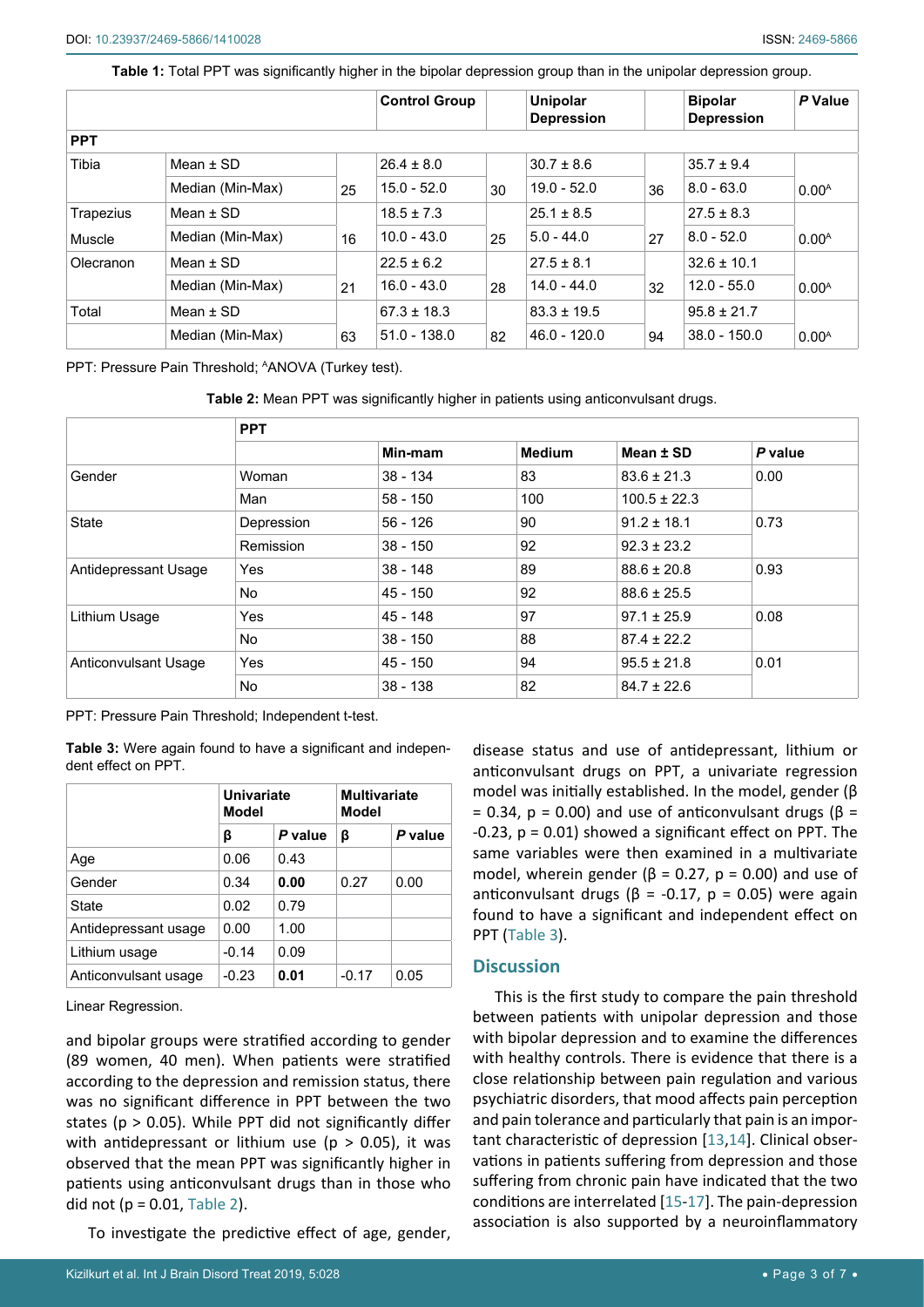link because increased values of IL6, IL1β and BDNF are found in both [[18](#page-5-25),[19\]](#page-5-26). Studies evaluating pain threshold in patients diagnosed with depression have shown different results. Some studies have shown elevated pain threshold in patients with depression [\[20](#page-5-22),[21](#page-5-27)], whereas others have shown decreased pain threshold in these patients [\[12](#page-5-2),[22](#page-5-28)]. Although the relationship between pain threshold and depression remains unclear, the above-mentioned findings suggest that pain perception in patients with depression is different from that in healthy controls. In our study, total pain threshold was significantly higher in the bipolar and unipolar depression groups than in the healthy control group. This result is consistent with those of a similar previous study. Davis, et al. compared 76 patients with bipolar and unipolar mood disorder with 48 control subjects using the psychophysical pain assessment method involving both pain threshold and signal perception analyses and found that the patients were more analgesic than control subjects [\[23](#page-5-23)].

In this study, when the pain thresholds were compared between patients with bipolar depression and those with unipolar depression, the total pain threshold was significantly higher in the bipolar depression group than in the unipolar depression group. Only few studies have evaluated pain perception in bipolar disorder, particularly comparing pain threshold in bipolar and unipolar depression, and our results differ from those of some studies on mood disorders. In a study evaluating thermal pain sensitivity in bipolar and depressed individuals, it was reported that the bipolar disorder group did not significantly differ from the major depression or control groups in terms of sensory differentiation [\[24](#page-5-29)]. However, by definition, pain is always considered subjective; it depends on emotional and cognitive factors and is also influenced by long-term changes in the emotional state. In patients with bipolar disorders, a physiological dysfunction may affect the transmission of pain stimuli. A number of mechanisms modulate the processing of mood and noxious information, and psychiatric disorder processes may affect neuro-psychobiological systems in pain signalling regulated by adrenergic, serotonergic and opioidergic activities [\[9](#page-5-0)].

A significant portion of the literature indicates that patients suffering from chronic pain have higher rates of depression and anxiety symptoms than those without chronic pain [[25](#page-5-30),[26\]](#page-5-31). Nevertheless, the prevalence of chronic pain in patients with severe mental illnesses such as schizophrenia and bipolar disorder has received little attention [\[27](#page-5-32),[28](#page-5-10)]. Patients with mental illnesses such as schizophrenia and bipolar disorder are at a high risk for painful physical illnesses including cardiopulmonary diseases, metabolic diseases, bone diseases, viral infections and cancer [\[29](#page-5-7),[30](#page-5-33)], and pain is associated with the worsening of psychiatric symptoms in these patients [\[27](#page-5-32)]. Furthermore, such patients are more likely to experience pain-related conditions than those without these illnesses; at the same time, they are less likely to receive adequate care to manage this [\[29](#page-5-7),[31](#page-5-8)]. A recent systematic review has shown that patients with schizophrenia, who have a higher pain threshold than the general population, have a lower prevalence of pain than those with other psychiatric disorders, particularly bipolar disorder [\[32\]](#page-5-9). However, to date, individuals diagnosed with bipolar disorder have been considered to have a lower probability of receiving medical assistance, but the data evaluating pain perception are limited [\[28](#page-5-10)]. A systematic review that assessed the prevalence of pain in bipolar disorder in a large-scale meta-analysis revealed that individuals with bipolar disorder have higher levels of pain than healthy controls [\[33\]](#page-5-11). Although bipolar patient group was observed to have higher pain thresholds than unipolar depression and control group in this study, these patients have a higher pain level than the general population, and a better understanding of the pain risk and burden of this group is an important step in improving the clinical outcomes of these patients. In addition, bipolar disorder leads to serious deficits in global functioning and is considered by the World Health Organisation (WHO) to be a Top 10 cause of disability across the world. Studies have reported that chronic pain affects function and quality of life negatively in these patients [\[34](#page-5-12),[35](#page-5-13)]. Especially in the bipolar group, which is a chronic disease, we think that accurate assessment of the pain may increase the quality of life and functionality of the patients.

Gender-related differences in experiencing both clinically and experimentally induced pain have been reported [[36](#page-5-14)[-38](#page-5-15)]. In particular, women are at a greater risk for developing chronic pain disorder and more susceptible to pain stimuli under laboratory conditions than are men [[39\]](#page-5-16). Various mechanisms have been proposed to explain these gender differences, including psychosocial factors such as sex role [[40](#page-5-17)], pain coping strategies [\[41](#page-5-18)] and mood [\[42](#page-5-19)], as well as familial factors [\[43](#page-5-20)] and sex hormones [[44](#page-5-21)]. Similarly, studies on patients with depression have found lower pain thresholds in women with depression have [\[13](#page-5-3),[20](#page-5-22)]. In our study, which evaluated pain thresholds in unipolar and bipolar depression, we found that pain threshold was significantly lower in women than in men. Similarly, in a study by Davis, et al. examining pain thresholds in patients with affective disease, men with depression were found to be significantly more analgesic than women with depression [[23](#page-5-23)].

When the patient group was divided into two groups as depression and remission, no cross-sectional difference was observed in terms of pain threshold in patients in both groups. In addition to studies reporting that pain threshold returns to normal values after the depressive symptoms are relieved in patients with depression [\[20](#page-5-22),[45](#page-5-24)], Gormsen, et al. compared pain thresholds before and after ECT treatment in patients with depression and reported no significant differences [\[10\]](#page-5-1). However, Davis, et al. suggested that patients with both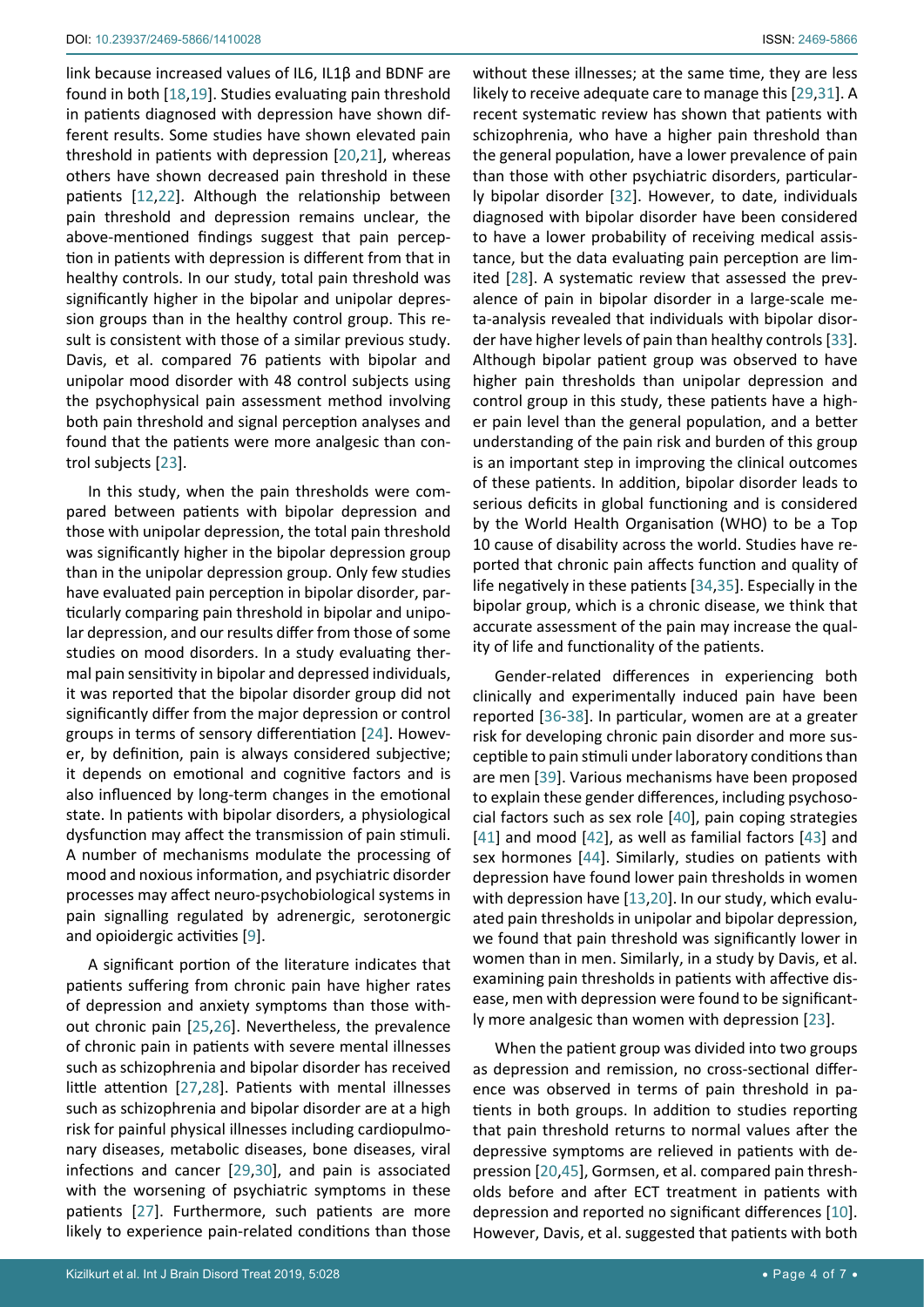unipolar and bipolar disorders have reduced experimental pain sensitivity, which is relatively independent of mood [[23\]](#page-5-23). We believe that there is a need for controlled and longitudinal studies to make a more detailed assessment in this regard.

In our study, we aimed to evaluate the effect of medication used by the patient group on pain threshold and found that pain threshold did not differ between patients who used antidepressant drugs and lithium and those who did not. It has been reported that pain and depression are interrelated with one or several biological mechanisms and changes in the serotonergic and catecholaminergic neurotransmission are probable candidates for neurochemical mechanisms that are common between pain and depression [\[45](#page-5-24)]. Tricyclic antidepressants have been used for several years to relieve various types of neuropathic pain in patients with chronic pain with or without clinical depression, and serotonin and noradrenaline reuptake inhibitors are known to relieve pain in painful neuropathy [[12\]](#page-5-2). However, a review on mood stabilising drugs concluded that there is no evidence that monoamine oxidase inhibitors or lithium carbonate has an analgesic effect on experimental or acute clinical pain [\[46](#page-6-0)]. In the same review, it was concluded that although antidepressants had an analgesic effect in chronic pain, the evidence for analgesic effects in experimental or acute clinical pain was contradictory [\[47\]](#page-6-1). In our study, we evaluated the effect of anticonvulsants, which are another type of medication used by patients, on pain threshold and found that pain threshold was significantly higher in patients using anticonvulsant drugs than in those not using anticonvulsant drugs and the use of anticonvulsant drugs predicted the increase in pain threshold in the regression model established. Anticonvulsants are effective drugs for the treatment of trigeminal neuralgia, diabetic neuropathy and migraine recurrence [[48\]](#page-6-2). Phentoine [\[49](#page-6-3)], carbamazepine [[50\]](#page-6-4) and valproic acid [[51\]](#page-6-5) are used in the treatment of neuropathic pain, with a proven effect. The effect of anticonvulsant drugs on pain occurs via the stabilisation of pre-synaptic neuronal membranes by blocking the activity of sodium channels, reducing the release of excitatory neurotransmitters and reducing the spontaneous firing of damaged or healing nociceptive fibres.

# **Limitations**

The main limitation of this study was a possible interaction between the pain perception and drugs used by patients during the study. Patients received mood stabilisers and antidepressant medications during the study period. Previous clinical studies have shown that mood stabilisers, antidepressants, benzodiazepines and antipsychotic drugs have analgesic effects [[52](#page-6-6),[53\]](#page-6-7). Because psychotropic drugs may have an effect on pain sensitivity, it is important to assess the likelihood of the present results reflecting such drug effects; however, the dis-

continuation of patient medication for research purposes is unethical. In particular, the use of mood stabilising drugs only in the bipolar disorder patient group may also have affected the results. Because mood stabilising agents have analgesic properties, an effect on pain sensitivity can be expected. There is a need for controlled, longitudinal studies to determine the relative effects of psychiatric medicines on patients' pain experience.

# **Role of Funding Sources**

Funding for this study was provided by the authors. No funding body contributed to the study.

# **The Conflict of Interest**

For all authors, there is no conflict of interest including any financial, personal or other relationships with other people or organizations within three (3) years of beginning the work submitted that could inappropriately influence, or be perceived to influence, their work.

## **Acknowledgement**

There are no any acknowledgements.

## **Author's Contributions**

OKK, BN, FMD, SK designed the study, wrote the protocol. OKK and FMD managed the literature searches and collected data. OKK conducted the statistical analysis. OKK and FMD wrote the first draft of manuscript. All authors contributed to and have approved the final manuscript.

## **References**

- <span id="page-4-0"></span>1. Merskey H (1989) Psychiatry and chronic pain. Can J Psychiatry 34: 329-336.
- <span id="page-4-1"></span>2. [Graham-Engeland JE, Zawadzki MJ, Slavish DC, Smyth JM](https://www.ncbi.nlm.nih.gov/pmc/articles/PMC4744130/)  [\(2016\) Depressive symptoms and momentary mood predict](https://www.ncbi.nlm.nih.gov/pmc/articles/PMC4744130/)  [momentary pain among rheumatoid arthritis patients. Ann](https://www.ncbi.nlm.nih.gov/pmc/articles/PMC4744130/)  [Behav Med 50: 12-23.](https://www.ncbi.nlm.nih.gov/pmc/articles/PMC4744130/)
- <span id="page-4-2"></span>3. [Fischer AA \(1987\) Pressure algometry over normal](https://www.ncbi.nlm.nih.gov/pubmed/3614975)  [muscles. Standard values, validity and reproducibility of](https://www.ncbi.nlm.nih.gov/pubmed/3614975)  [pressure threshold. Pain 30: 115-126.](https://www.ncbi.nlm.nih.gov/pubmed/3614975)
- <span id="page-4-3"></span>4. Castien RF, Van der Wouden JC, De Hertogh W (2018) Pressure pain thresholds over the cranio-cervical region in headache: a systematic review and meta-analysis. J Headache Pain 19: 9.
- <span id="page-4-4"></span>5. [Kosek E, Ekholm J, Nordemar R \(1993\) A comparison](https://www.ncbi.nlm.nih.gov/pubmed/8248762)  [of pressure pain thresholds in different tissues and body](https://www.ncbi.nlm.nih.gov/pubmed/8248762)  [regions. Long-term reliability of pressure algometry in](https://www.ncbi.nlm.nih.gov/pubmed/8248762)  [healthy volunteers. Scand J Rehabil Med 25: 117-124.](https://www.ncbi.nlm.nih.gov/pubmed/8248762)
- <span id="page-4-5"></span>6. [Ylinen J, Nykänen M, Kautiainen H, Häkkinen A \(2007\)](https://www.ncbi.nlm.nih.gov/pubmed/16956783)  [Evaluation of repeatability of pressure algometry on the](https://www.ncbi.nlm.nih.gov/pubmed/16956783)  [neck muscles for clinical use. Man Ther 12: 192-197.](https://www.ncbi.nlm.nih.gov/pubmed/16956783)
- <span id="page-4-6"></span>7. [Potter L, McCarthy C, Oldham J \(2006\) Algometer reliability](https://www.sciencedirect.com/science/article/pii/S1746068906001180)  [in measuring pain pressure threshold over normal spinal](https://www.sciencedirect.com/science/article/pii/S1746068906001180)  [muscles to allow quantification of anti-nociceptive treatment](https://www.sciencedirect.com/science/article/pii/S1746068906001180)  [effects. International Journal of Osteopathic Medicine 9:](https://www.sciencedirect.com/science/article/pii/S1746068906001180)  [113-119.](https://www.sciencedirect.com/science/article/pii/S1746068906001180)
- <span id="page-4-7"></span>8. [Nussbaum EL, Downes L \(1998\) Reliability of clinical](https://www.ncbi.nlm.nih.gov/pubmed/9474108)  [pressure-pain algometric measurements obtained on](https://www.ncbi.nlm.nih.gov/pubmed/9474108)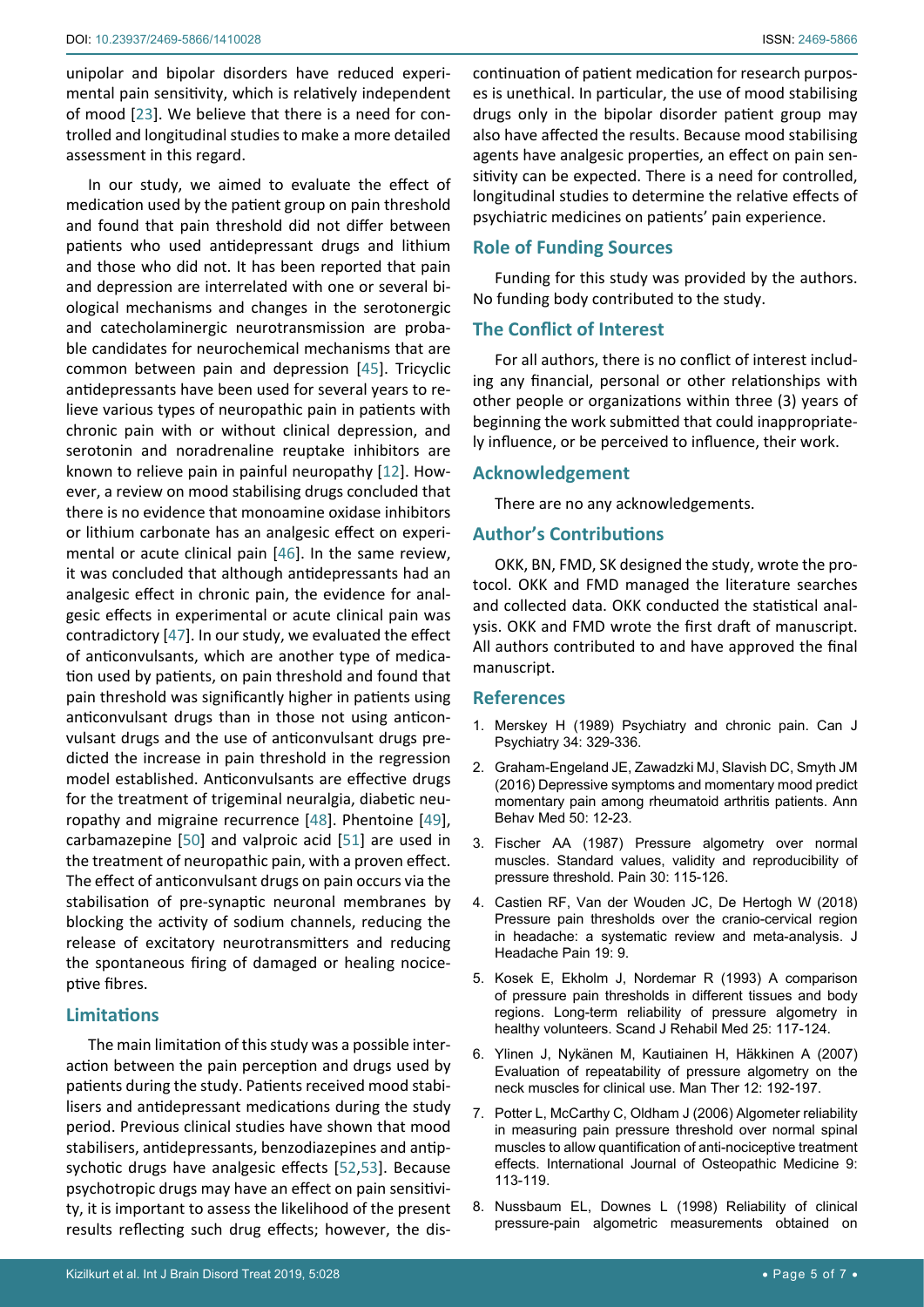<span id="page-5-0"></span>[consecutive days. Phys Ther 78: 160-169.](https://www.ncbi.nlm.nih.gov/pubmed/9474108)

- 9. [Lautenbacher S, Krieg JC \(1994\) Pain perception in](https://www.ncbi.nlm.nih.gov/pubmed/7932274)  [psychiatric disorders: A review of the literature. J Psychiatr](https://www.ncbi.nlm.nih.gov/pubmed/7932274)  [Res 28: 109-122.](https://www.ncbi.nlm.nih.gov/pubmed/7932274)
- <span id="page-5-1"></span>10. [Gormsen L, Ribe AR, Raun P, Rosenberg R, Videbech P,](https://www.ncbi.nlm.nih.gov/pubmed/15324780)  [et al. \(2004\) Pain thresholds during and after treatment of](https://www.ncbi.nlm.nih.gov/pubmed/15324780)  [severe depression with electroconvulsive therapy. Eur J](https://www.ncbi.nlm.nih.gov/pubmed/15324780)  [Pain 8: 487-493.](https://www.ncbi.nlm.nih.gov/pubmed/15324780)
- 11. [Merskey H, Evans PR \(1975\) Variations in pain complaint](https://www.ncbi.nlm.nih.gov/pubmed/1235977)  [threshold in psychiatric and neurological patients with pain.](https://www.ncbi.nlm.nih.gov/pubmed/1235977)  [Pain 1: 73-79.](https://www.ncbi.nlm.nih.gov/pubmed/1235977)
- <span id="page-5-2"></span>12. [Schreiber S, Shmueli D, Grunhaus L, Dolberg OT, Feldinger](https://www.ncbi.nlm.nih.gov/pubmed/12935793)  [E, et al. \(2003\) The influence of electroconvulsive therapy](https://www.ncbi.nlm.nih.gov/pubmed/12935793)  [on pain threshold and pain tolerance in major depression](https://www.ncbi.nlm.nih.gov/pubmed/12935793)  [patients before, during and after treatment. Eur J Pain 7:](https://www.ncbi.nlm.nih.gov/pubmed/12935793)  [419-424.](https://www.ncbi.nlm.nih.gov/pubmed/12935793)
- <span id="page-5-3"></span>13. [von Knorring L, Espvall M \(1974\) Experimentally induced](https://www.ncbi.nlm.nih.gov/pubmed/4533704)  [pain in patients with depressive disorders. Acta Psychiat](https://www.ncbi.nlm.nih.gov/pubmed/4533704)  [Scand Suppl 255: 121-133.](https://www.ncbi.nlm.nih.gov/pubmed/4533704)
- <span id="page-5-4"></span>14. [Hemphill RE, Crookes TG \(1951\) A preliminary report on](https://www.ncbi.nlm.nih.gov/pubmed/14938887)  [fatigue and pain tolerance in depressive and psychoneurotic](https://www.ncbi.nlm.nih.gov/pubmed/14938887)  [patients. J Ment Sci 98: 433-440.](https://www.ncbi.nlm.nih.gov/pubmed/14938887)
- <span id="page-5-5"></span>15. [Gupta MA \(1986\) Is chronic pain a variant of depressive](https://www.ncbi.nlm.nih.gov/pubmed/3518903)  [illness? A critical review. Can J Psychiatry 31: 241-248.](https://www.ncbi.nlm.nih.gov/pubmed/3518903)
- 16. France RD (1987) Chronic pain and depression. J Pain Symptom Manage 2: 234-236.
- <span id="page-5-6"></span>17. [Magni G \(1987\) On the relationship between chronic pain](https://www.ncbi.nlm.nih.gov/pubmed/3320879)  [and depression when there is no organic lesion. Pain 31:](https://www.ncbi.nlm.nih.gov/pubmed/3320879)  [1-21.](https://www.ncbi.nlm.nih.gov/pubmed/3320879)
- <span id="page-5-25"></span>18. [Doan L, Manders T, Wang J \(2015\) Neuroplasticity](https://www.ncbi.nlm.nih.gov/pubmed/25810926)  [underlying the comorbidity of pain and depression. Neural](https://www.ncbi.nlm.nih.gov/pubmed/25810926)  [Plast 2015: 504691.](https://www.ncbi.nlm.nih.gov/pubmed/25810926)
- <span id="page-5-26"></span>19. [Burke NN, Finn DP, Roche M \(2015\) Neuroinflammatory](https://www.ncbi.nlm.nih.gov/pubmed/26437255)  [mechanisms linking pain and depression. Mod Trends](https://www.ncbi.nlm.nih.gov/pubmed/26437255)  [Pharmacopsychiatry 30: 36-50.](https://www.ncbi.nlm.nih.gov/pubmed/26437255)
- <span id="page-5-22"></span>20. [von Knorring L \(1974\) An intraindividual comparison of pain](https://www.ncbi.nlm.nih.gov/pubmed/4533703)  [measures averaged evoked responses and clinical ratings](https://www.ncbi.nlm.nih.gov/pubmed/4533703)  [during depression and after recovery. Acta Psychiat Scand](https://www.ncbi.nlm.nih.gov/pubmed/4533703)  [Suppl 255: 109-120.](https://www.ncbi.nlm.nih.gov/pubmed/4533703)
- <span id="page-5-27"></span>21. Lautenbacher S, Spernal J, Schreiber W, Krieg JC (1999) Relationship between clinical pain complaints and pain sensitivity in patients with depression and panic disorder. Psychosom Med 61: 822-827.
- <span id="page-5-28"></span>22. [Merskey H \(1965\) The effect of chronic pain upon the](https://www.ncbi.nlm.nih.gov/pubmed/14279198)  [response to noxious stimuli by psychiatric patients. J](https://www.ncbi.nlm.nih.gov/pubmed/14279198)  [Psychosom Res 8: 405-419.](https://www.ncbi.nlm.nih.gov/pubmed/14279198)
- <span id="page-5-23"></span>23. [Davis GC, Buchsbaum MS, Bunney WE \(1979\) Analgesia](https://www.ncbi.nlm.nih.gov/pubmed/474801)  [to painful stimuli in affective illness. Am J Psychiatry 136:](https://www.ncbi.nlm.nih.gov/pubmed/474801)  [1148-1151.](https://www.ncbi.nlm.nih.gov/pubmed/474801)
- <span id="page-5-29"></span>24. [Dworkin RH, Clark WC, Lipsitz JD \(1995\) Pain responsivity](https://www.ncbi.nlm.nih.gov/pubmed/7667442)  [in major depression and bipolar disorder. Psychiatry Res](https://www.ncbi.nlm.nih.gov/pubmed/7667442)  [56: 173-181.](https://www.ncbi.nlm.nih.gov/pubmed/7667442)
- <span id="page-5-30"></span>25. [Arnow BA, Hunkeler EM, Blasey CM, Lee J, Constantino](https://www.ncbi.nlm.nih.gov/pubmed/16554392)  [MJ, et al. \(2006\) Comorbid depression, chronic pain, and](https://www.ncbi.nlm.nih.gov/pubmed/16554392)  [disability in primary care. Psychosom Med 68: 262-268.](https://www.ncbi.nlm.nih.gov/pubmed/16554392)
- <span id="page-5-31"></span>26. [Means-Christensen AJ, Roy-Byrne PP, Sherbourne CD,](https://www.ncbi.nlm.nih.gov/pubmed/17932958)  [Craske MG, Stein MB \(2008\) Relationships among pain,](https://www.ncbi.nlm.nih.gov/pubmed/17932958)  [anxiety, and depression in primary care. Depress Anxiety](https://www.ncbi.nlm.nih.gov/pubmed/17932958)  [25: 593-600.](https://www.ncbi.nlm.nih.gov/pubmed/17932958)
- <span id="page-5-32"></span>27. [Elman I, Zubieta JK, Borsook D \(2011\) The missing p in](https://www.ncbi.nlm.nih.gov/pubmed/21199962)

[psychiatric training: Why it is important to teach pain to](https://www.ncbi.nlm.nih.gov/pubmed/21199962)  [psychs. Arch Gen Psychiatry 68: 12-20](https://www.ncbi.nlm.nih.gov/pubmed/21199962)

- <span id="page-5-10"></span>28. [Birgenheir DG, Ilgen MA, Bohnert ASB, Abraham KM,](https://www.ncbi.nlm.nih.gov/pubmed/23639185)  [Bowersox NW, et al. \(2013\) Pain conditions among](https://www.ncbi.nlm.nih.gov/pubmed/23639185)  [veterans with schizophrenia or bipolar disorder. Gen Hosp](https://www.ncbi.nlm.nih.gov/pubmed/23639185)  [Psychiatry 35: 480-484.](https://www.ncbi.nlm.nih.gov/pubmed/23639185)
- <span id="page-5-7"></span>29. [DE Hert M, Correll CU, Bobes J, Cetkovich-Bakmas M,](https://www.ncbi.nlm.nih.gov/pubmed/21379357)  [Cohen D, et al. \(2011\) Physical illness in patients with severe](https://www.ncbi.nlm.nih.gov/pubmed/21379357)  [mental disorders. I. Prevalence, impact of medications and](https://www.ncbi.nlm.nih.gov/pubmed/21379357)  [disparities in health care. World Psychiatry 10: 52-77.](https://www.ncbi.nlm.nih.gov/pubmed/21379357)
- <span id="page-5-33"></span>30. [Prieto ML, Cuéllar-Barboza AB, Bobo WV, Roger VL,](https://www.ncbi.nlm.nih.gov/pubmed/24850482)  [Bellivier F, et al. \(2014\) Risk of myocardial infarction](https://www.ncbi.nlm.nih.gov/pubmed/24850482)  [and stroke in bipolar disorder: A systematic review and](https://www.ncbi.nlm.nih.gov/pubmed/24850482)  [exploratory meta-analysis. Acta Psychiatr Scand 130: 342-](https://www.ncbi.nlm.nih.gov/pubmed/24850482) [353.](https://www.ncbi.nlm.nih.gov/pubmed/24850482)
- <span id="page-5-8"></span>31. [Leucht S, Burkard T, Henderson J, Maj M, Sartorius N](https://www.ncbi.nlm.nih.gov/pubmed/17919153)  [\(2007\) Physical illness and schizophrenia: A review of the](https://www.ncbi.nlm.nih.gov/pubmed/17919153)  [literature. Acta Psychiatr Scand 116: 317-333.](https://www.ncbi.nlm.nih.gov/pubmed/17919153)
- <span id="page-5-9"></span>32. [Engels G, Francke AL, van Meijel B, Douma JG, de Kam](https://www.ncbi.nlm.nih.gov/pubmed/24365324)  [H, et al. \(2004\) Clinical pain in schizophrenia: A systematic](https://www.ncbi.nlm.nih.gov/pubmed/24365324)  [review. J Pain 15: 457-467.](https://www.ncbi.nlm.nih.gov/pubmed/24365324)
- <span id="page-5-11"></span>33. [Stubbs B, Eggermont L, Mitchell AJ, De Hert M, Correll](https://www.ncbi.nlm.nih.gov/pubmed/25098864)  [CU, et al. \(2015\) The prevalence of pain in bipolar disorder:](https://www.ncbi.nlm.nih.gov/pubmed/25098864)  [A systematic review and large-scale meta-analysis. Acta](https://www.ncbi.nlm.nih.gov/pubmed/25098864)  [Psychiatr Scand 131: 75-88.](https://www.ncbi.nlm.nih.gov/pubmed/25098864)
- <span id="page-5-12"></span>34. [Arnold LM, Witzeman KA, Swank ML, McElroy SL, Keck](https://www.ncbi.nlm.nih.gov/pubmed/10708837)  [Jr PE \(2000\) Health-related quality of life using the SF-36](https://www.ncbi.nlm.nih.gov/pubmed/10708837)  [in patients with bipolar disorder compared with patients](https://www.ncbi.nlm.nih.gov/pubmed/10708837)  [with chronic back pain and the general population. J Affect](https://www.ncbi.nlm.nih.gov/pubmed/10708837)  [Disord 57: 235-239.](https://www.ncbi.nlm.nih.gov/pubmed/10708837)
- <span id="page-5-13"></span>35. [Miller CJ, Abraham KM, Bajor LA, Lai Z, Kim HM, et al.](https://www.ncbi.nlm.nih.gov/pubmed/22981021)  [\(2013\) Quality of life among patients with bipolar disorder](https://www.ncbi.nlm.nih.gov/pubmed/22981021)  [in primary care versus community mental health settings. J](https://www.ncbi.nlm.nih.gov/pubmed/22981021)  [Affect Disord 146: 100-105.](https://www.ncbi.nlm.nih.gov/pubmed/22981021)
- <span id="page-5-14"></span>36. [LeResche L \(1999\) Gender considerations in the](http://rdcms-iasp.s3.amazonaws.com/files/production/public/Content/ContentFolders/GlobalYearAgainstPain2/20072008PaininWomen/GenderConsiderationsintheEpidemiologyofChronicPain.pdf)  [epidemiology of chronic pain. In: Crombie IK, Epidemiology](http://rdcms-iasp.s3.amazonaws.com/files/production/public/Content/ContentFolders/GlobalYearAgainstPain2/20072008PaininWomen/GenderConsiderationsintheEpidemiologyofChronicPain.pdf)  [of Pain. IASP Press, Seattle, 43-52.](http://rdcms-iasp.s3.amazonaws.com/files/production/public/Content/ContentFolders/GlobalYearAgainstPain2/20072008PaininWomen/GenderConsiderationsintheEpidemiologyofChronicPain.pdf)
- 37. [Unruh AM \(1996\) Gender variations in clinical pain](https://www.ncbi.nlm.nih.gov/pubmed/8826503)  [experience. Pain 65: 123-167](https://www.ncbi.nlm.nih.gov/pubmed/8826503)
- <span id="page-5-15"></span>38. [Fillingim RB, Maixner W \(1995\) Gender differences in the](https://www.sciencedirect.com/science/article/pii/S108231741180022X)  [responses to noxious stimuli. Pain Forum 4: 209-221.](https://www.sciencedirect.com/science/article/pii/S108231741180022X)
- <span id="page-5-16"></span>39. [Fillingim RB \(2000\) Sex, gender, and pain: women and](https://www.ncbi.nlm.nih.gov/pubmed/10998712)  [men really are different. Curr Rev Pain 4: 24-30.](https://www.ncbi.nlm.nih.gov/pubmed/10998712)
- <span id="page-5-17"></span>40. [Otto MW, Dougher MJ \(1985\) Sex differences and](https://www.ncbi.nlm.nih.gov/pubmed/4069906)  [personality factors in responsivity to pain. Percept Mot Ski](https://www.ncbi.nlm.nih.gov/pubmed/4069906)  [61: 383-390.](https://www.ncbi.nlm.nih.gov/pubmed/4069906)
- <span id="page-5-18"></span>41. [Geisser ME, Robinson ME, Pickren WE \(1992\) Differences](https://www.sciencedirect.com/science/article/abs/pii/S0005789405803065)  [in cognitive coping strategies among pain-sensitive and](https://www.sciencedirect.com/science/article/abs/pii/S0005789405803065)  [pain-tolerant individuals on the cold-pressor test. Behavior](https://www.sciencedirect.com/science/article/abs/pii/S0005789405803065)  [Therapy 23: 31-41.](https://www.sciencedirect.com/science/article/abs/pii/S0005789405803065)
- <span id="page-5-19"></span>42. [Zelman DC, Howland EW, Nichols SN, Cleeland CS \(1991\)](https://www.ncbi.nlm.nih.gov/pubmed/1896201)  [The effects of induced mood on laboratory pain. Pain 46:](https://www.ncbi.nlm.nih.gov/pubmed/1896201)  [105-111.](https://www.ncbi.nlm.nih.gov/pubmed/1896201)
- <span id="page-5-20"></span>43. [Edwards PW, Zeichner A, Kuczmierczyk AR, Boczkowski](https://www.ncbi.nlm.nih.gov/pubmed/4000687)  [J \(1985\) Familial pain models: the relationship between](https://www.ncbi.nlm.nih.gov/pubmed/4000687)  [family history of pain and current pain experience. Pain 21:](https://www.ncbi.nlm.nih.gov/pubmed/4000687)  [379-384.](https://www.ncbi.nlm.nih.gov/pubmed/4000687)
- <span id="page-5-21"></span>44. [Fillingim RB, Ness TJ \(2000\) Sex-related hormonal](https://www.ncbi.nlm.nih.gov/pubmed/10817845)  [influences on pain and analgesic responses. Neurosci](https://www.ncbi.nlm.nih.gov/pubmed/10817845)  [Biobehav Rev 24: 485-501.](https://www.ncbi.nlm.nih.gov/pubmed/10817845)
- <span id="page-5-24"></span>45. [Otto MW, Dougher MJ, Yeo RA \(1989\) Depression, pain,](https://www.ncbi.nlm.nih.gov/pubmed/2703826)